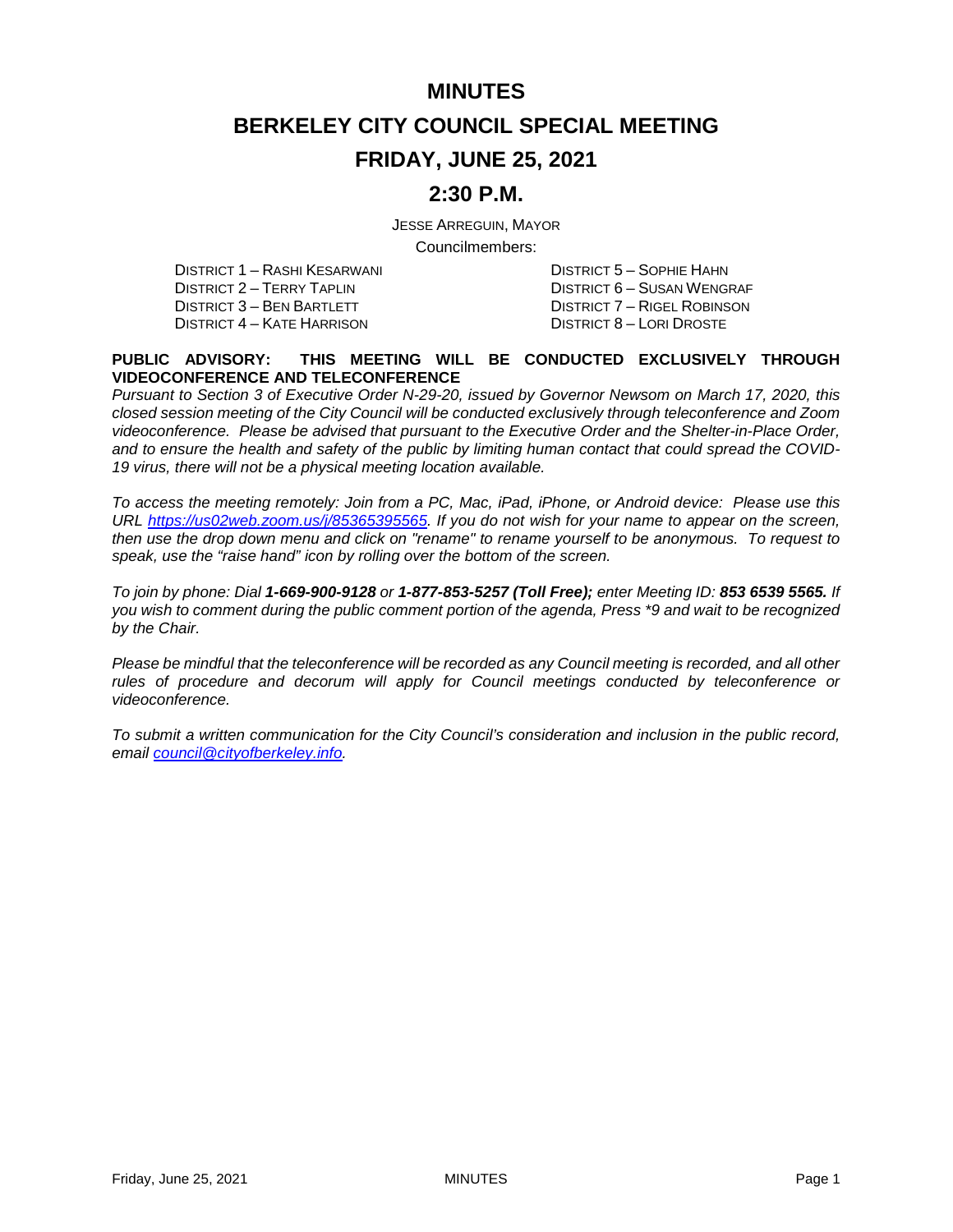# **Preliminary Matters**

**Roll Call:** 2:31 p.m.

**Present:** Hahn, Kesarwani, Robinson, Taplin, Wengraf, Arreguin

Absent: Bartlett, Harrison, Droste

Councilmember Harrison present at 2:36 p.m.

Councilmember Droste present at 2:36 p.m.

Councilmember Bartlett present at 2:47 p.m.

**Public Comment - Limited to items on this agenda only –** 15 speakers.

## **CLOSED SESSION:**

The City Council will convene in closed session to meet concerning the following:

#### **1. CONFERENCE WITH LABOR NEGOTIATORS; GOVERNMENT CODE SECTION 54957.6**

Negotiators: Dee Williams-Ridley, City Manager, Paul Buddenhagen, Deputy City Manager, David White, Deputy City Manager, LaTanya Bellow, Human Resources Director, Dania Torres-Wong, Chief Labor Negotiator, Burke Dunphy, Labor Negotiator, Jon Holtzman, Labor Negotiator, Jen Louis, Interim Chief of Police, Abe Roman, Interim Fire Chief.

Employee Organizations: International Brotherhood of Electrical Workers (IBEW), Local 1245, SEIU 1021 Community Services and Part-time Recreation Activity Leaders, Berkeley Fire Fighters Association Local 1227, Berkeley Police Association, Service Employees International Union, Local 1021 Maintenance and Clerical Chapters, Berkeley Fire Fighters Association, Local 1227 I.A.F.F./Berkeley Chief Fire Officers Association, Public Employees Union Local 1, Unrepresented Employees.

**Action:** No reportable action taken.

## **OPEN SESSION:**

Public Reports of actions taken pursuant to Government Code section 54957.1.

No reportable action taken.

### **Adjournment**

**Action:** M/S/C (Arreguin/Robinson) to adjourn the meeting. **Vote:** Ayes – Kesarwani, Taplin, Bartlett, Harrison, Wengraf, Robinson, Droste, Arreguin; Noes – None; Abstain – None; Absent – Hahn.

Adjourned at 5:34 p.m.

Councilmember Hahn absent at 5:15 p.m. – 5:34 p.m.